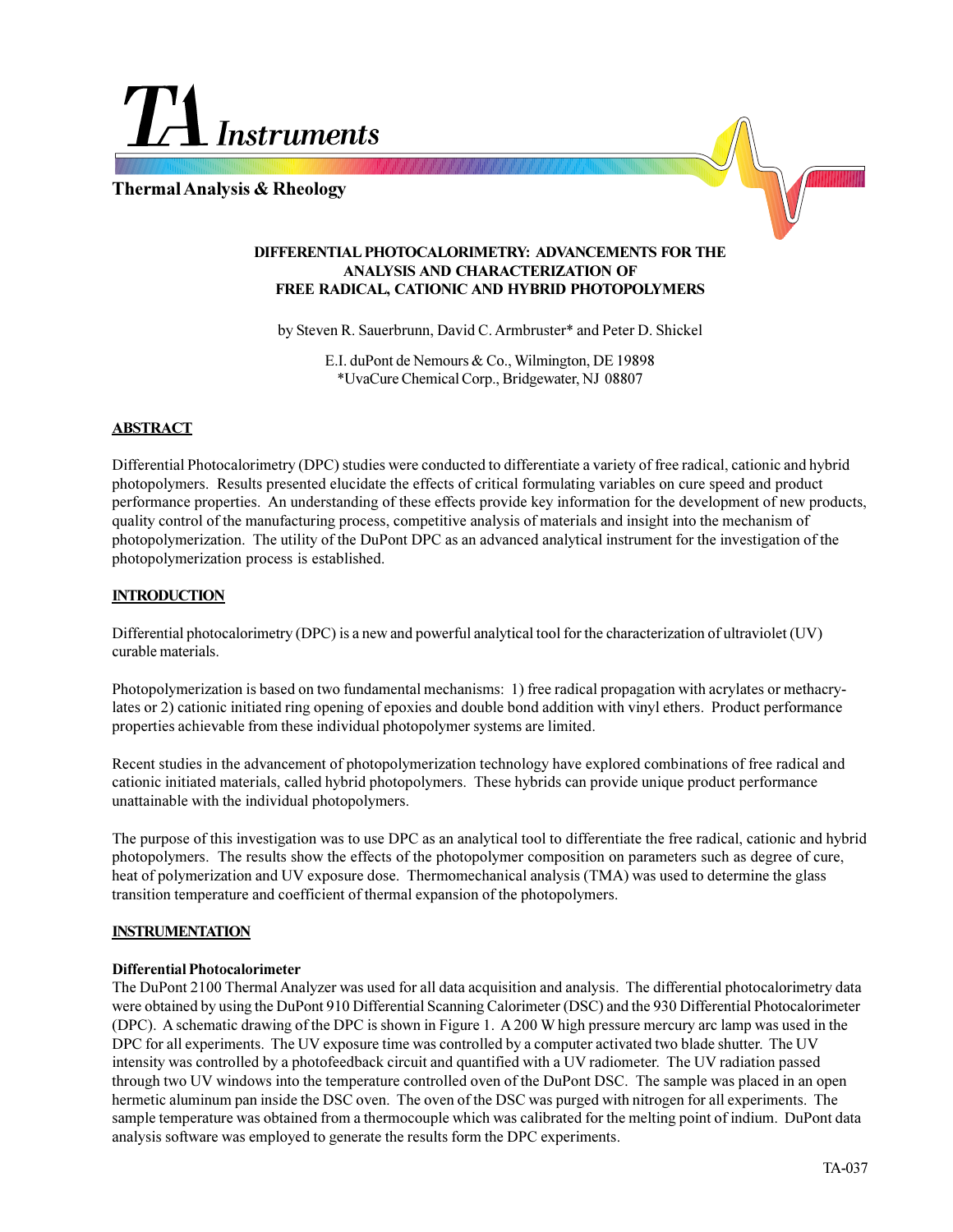#### **Thermomechanical Analyzer**

The DuPont Thermomechanical Analyzer (TMA) 2940 was used to analyze the glass transition temperature and the coefficient of expansion of the UV cured samples. The samples, approximately 1mm thick, were exhaustively cured by UV exposure in the DPC. The cured sample was removed from the aluminum sample pan. The cured sample was placed between the probe and stage of the TMA 2940. The TMA 2940 applied a small force (50 mN Newtons) to hold the probe in contact with the sample. The furnace around the sample was heated at  $3^{\circ}$ C/min. The sample length changed as the temperature increased. A displacement transducer measured the movement of the probe as the sample expanded. DuPont TMA data analysis software used to calculate the coefficients of thermal expansion (CTE) and glass transition temperatures (Tg).

## **EXPERIMENTAL**

## **Photopolymer Compositions**

The photopolymer compositions were prepared from commercially available monomers and photoinitiators. The formulas were examples of free radical acrylate homopolymers, cationic epoxy homopolymer, cationic vinyl ether hompolymer, and hybrid polymers of epoxy/acrylate and vinyl ether/acrylate. The monomers were supplied as follows: trimethylolpropane triacrylate and hexanediol diacrylate from Radcure Specialties, Inc.; 3, 4-epoxy cyclohexylmethyl 3, 4-epoxycyclohexyl carboxylate (UVR-6110) from Union Carbide Corporation; triethyleneglycol divinyl ether from GAF Chemical Corporation. The photoinitiators were supplied as follows: the free radical photoinitiator hydroxymethyl phenylpropanone (Darocur 1173) from EM Ind., the cationic photoinitiator triaryl sulfonium hexafluoroantimonate sale (UVI-6974) (50% active) from Union Carbide Corporation. The following is a list of the photopolymer formulas used in this study. All percentages are in weight percent. All photopolymers were prepared with equal weight percent photoinitiator.

| <b>TRIACRYLATE</b>                |       |
|-----------------------------------|-------|
| Trimethylolpropane triacrylate    | 98%   |
| Hydroxymethyl phenylpropane       | 2%    |
|                                   |       |
| <b>DIACRYLATE</b>                 |       |
| Hexanediol diacrylate             | 98%   |
| Hydroxymethyl phenylpropane       | 2%    |
|                                   |       |
| <b>DIEPOXY</b>                    |       |
| 3, 4-Epoxy cyclohexylmethyl       | 96%   |
| 3, 4-Epoxy cyclohexyl carboxylate |       |
| Triarylsulfonium salt             | $4\%$ |
|                                   |       |
| <b>DIVINYL</b>                    |       |
| Triethyleneglycol divinylether    | 96%   |
| Triarylsulfonium salt             | 4%    |
| DIEPOXY and TRIACRYLATE           |       |
|                                   |       |
| 3, 4-Epoxy crclohexylmethyl       | 48.5% |
| 3, 4-Epoxy cyclohexyl carboxylate |       |
| Trimethylolpropane triacrylate    | 48.5% |
| Hydroxymethyl phenylpropanone     | $1\%$ |
| Triarylsulfonium salt             | 2%    |
| DINVINYL and TRIACRYLATE          |       |
| Triethyleneglycol dinvinylether   | 48.5% |
| Trimethylolpropane triacrylate    | 48.5% |
| Hydroxymethyl phenylpropanone     | $1\%$ |
| Triarylsulfonium salt             | 2%    |
|                                   |       |

Three microliters (about 3 mg) of sample was placed in a tared aluminum hermetic pan. The sample was spread to evenly cover the bottom of the pan. The pan was reweighed to obtain the exact sample weight.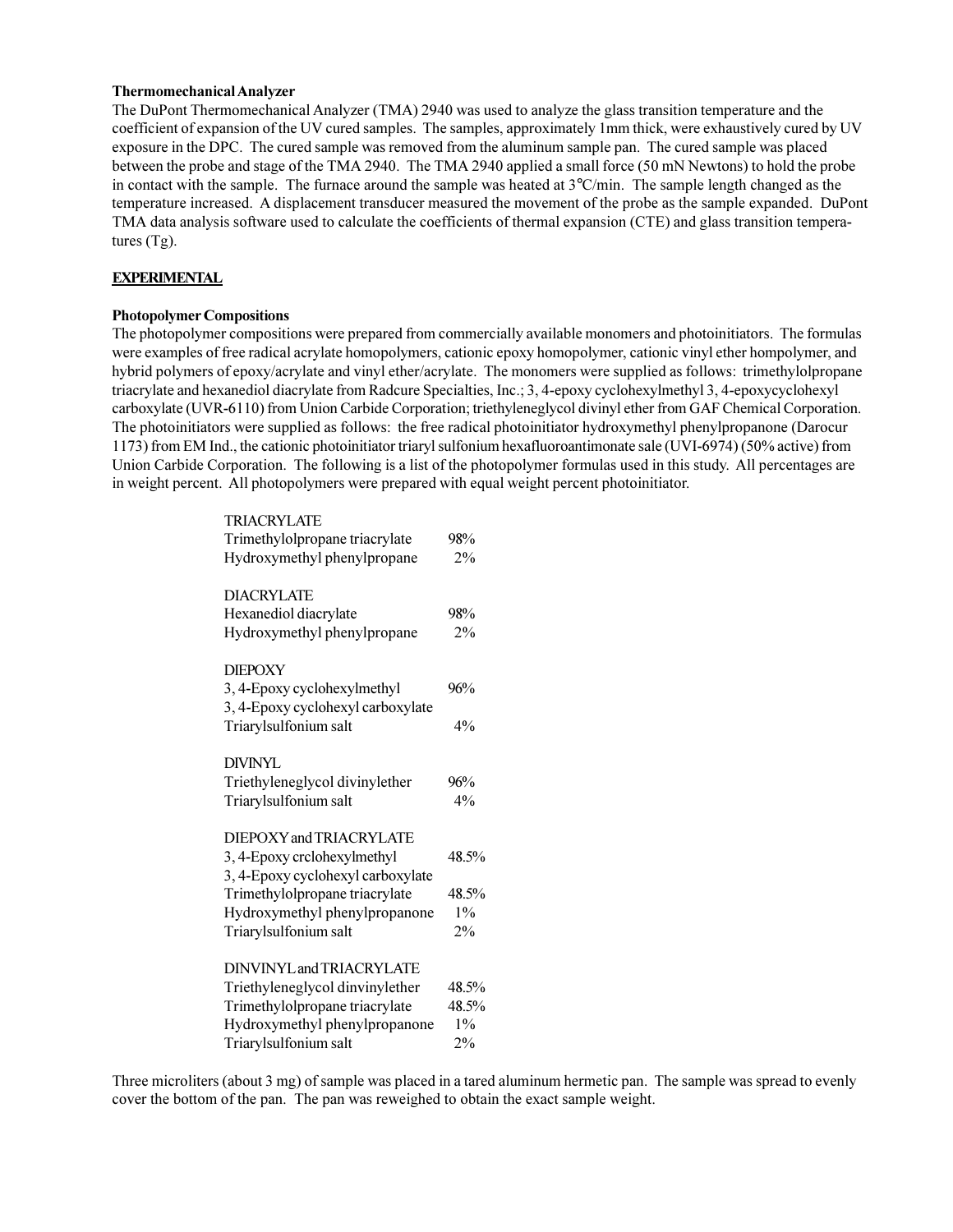#### **Long Exposure Experiment**

The DSC oven was isothermal at 35°C while the samples were exposed to UV light (60 mW/cm2 intensity) for five minutes. This was long enough to expose all samples during the complete curing reaction. This experiment was useful in determining the enthalpy of polymerization during continuous UV exposure. This enthalpy was used to calculate the maximum degree of cure caused solely by UV exposure.

## **Theoretical Heat of Reaction**

The heat released during the curing reaction is related to the number of reactive sites available in the formulation. The theoretical heat of reaction is calculated assuming all reactive sites are consumed in the curing reaction. The following equation was used to calculate the theoretical heat per gram of formation.

$$
A = \frac{B*C*D}{MW}
$$

where:

 $A = Joules/gram of formulation$ 

 $B =$  Number of sites/mole of monomer

 $C =$  Fraction of monomer in formula

 $D =$  Joules/mole of reactive site

MW = Grams/mole for monomer

The number of reactive sites per mole of monomer was taken from the functionality of the monomer. The fraction of monomer in the formula was calculated from the weight ratio of monomer to total formula weight. If more than one type of monomer was present, then the joules per gram calculated for each monomer were added to obtain the total joules per gram of formula.

The joules per mole of reactive sites were obtained for model compounds from published sources. (Ref 1) The model compounds selected were: acrylate-n-butyl acrylate; vinyl ether-vinyl butyl ether; epoxidepropylene oxide.

|               | Enthalpy | Ref.          |
|---------------|----------|---------------|
|               | (kJ/mol) |               |
| Triacrylate   | 78       |               |
| Diacrylate    | 78       | $\mathcal{D}$ |
| Divinyl ether | 60       | 3             |
| Diepoxy       | 76       |               |

The enthalpy for the model epoxy, propylene oxide, is believed to be too high because it is less steric hindered than the diepoxy. Data for a better model cyclohexene oxide was unavailable.

## **Post UV Exposure Thermal Curing**

In this experiment, the samples were cured with a five minute exposure of UV light. The samples were then heated at  $5^{\circ}$ C/ min. Some samples had an exothermic peak when heated. This experiment identified the samples that required additional temperature to advanced the degree of cure.

## **Flash Photolysis Experiment**

This DPC experiment was designed to differentiate photopolymers, since minimal UV exposure time should allow reactivity differences to be magnified. The sample was given only 0.7 seconds of exposure at 60 mW/cm2 UV intensity. The degree of cure from this short exposure was a measure of how efficiently the monomer polymerized when the initiation of photopolymerization was limited by a short dose of UV.

## **Sequential Flash Photolysis**

Several of the samples, primarily those containing the diepoxy monomer, did not completely cure with one short exposure. The 0.7 seconds exposure was repeated in 5 minute intervals. This experiment was designed to determine if the cure could be accelerated with sequential second and their exposures to UV light.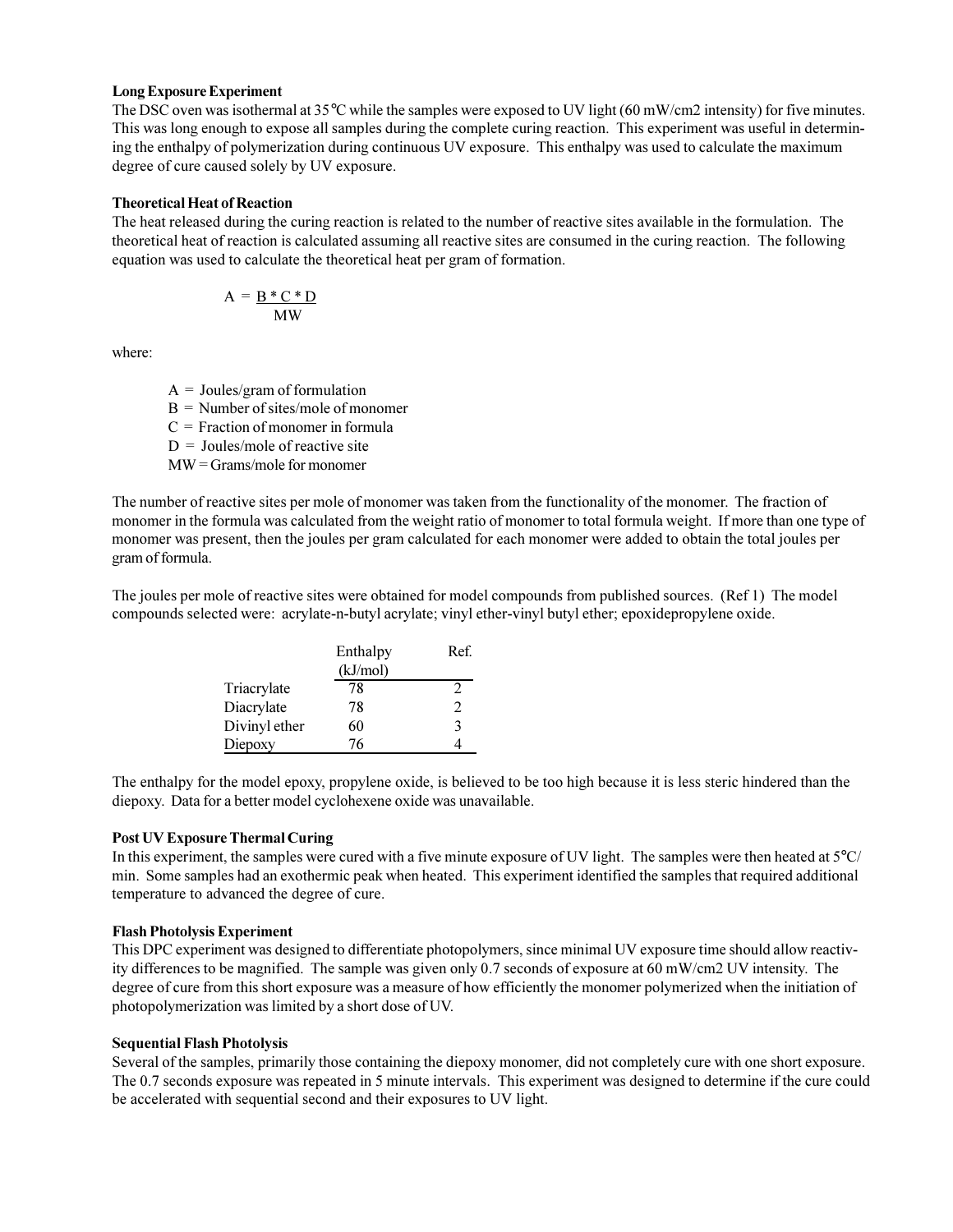#### **TMA Experiments**

The DuPont Thermomechanical Analyzer (TMA) 2940 was used to analyze the glass transition temperature (Tg) and the coefficient of thermal expansion (CTE) of the UV cured sample. The sample, approximately 1mm thickness, was exhaustively cured by UV exposure in the DPC. The cured sample was removed from the aluminum sample pan. The cured sample was placed between the probe and stage of the TMA 2940. The TMA 2940 applied a small force (5mN Newtons) to hold the probe in contact with the sample. The furnace around the sample was heated at  $3^{\circ}$ C/min.

The expansion in micrometers per meter was plotted versus sample temperature. The slope of this line was the CTE. The CTE increased after the glass transition. The glass transition temperature was measured as the intersection of the CTE before and after the point where the CTE changed.

#### **DISCUSSION OF RESULTS**

#### **Degree of Cure**

The continuous exposure heat of reaction versus theoretical enthalpy results are summarized in Table 1, and are graphically displayed in Figures 2-5.

|             | TABLE 1                         |     |     |      |
|-------------|---------------------------------|-----|-----|------|
|             | <b>DEGREE OF CURE</b>           |     |     |      |
|             | CONTINUOUS UV EXPOSURE          |     |     |      |
|             | Mol<br>Theory Actual<br>Percent |     |     |      |
|             | Wt                              | J/g | J/g | Cure |
| Dinvinyl    | 202                             | 570 | 596 | 100% |
| Dinvinyl/   | 296                             | 671 | 492 | 73%  |
| Triacrylate | 202                             |     |     |      |
| Diepoxy/    | 296                             | 775 | 362 | 47%  |
| Triacrylate | 252                             |     |     |      |
| Diepoxy     | 252                             | 579 | 172 | 30%  |
| Diacrylate  | 226                             | 676 | 155 | 23%  |

The degree of cure of the homopolymers show the following order: divinyl ether > triacrylate > diepoxy > diacrylate. The higher functionality of the triacrylate gave higher degree of cure than the diacrylate.

The divinyl ether/triacrylate hybrid gave a degree of cure (73%) equal to the average (73%) of the homopolymers. This supports the independent photopolymerization of the two monomers into an interpenetrating polymer network (IPN).

The diepoxy/triacrylate hybrid gave a higher degree of cure (47%) than the average of the homopolymers (38%). The degree of cure for this hybrid was unexpected and further experiments are required to understand it.

#### **Post UV Exposure Thermal Curing**

In these experiments the sample was exposed to 5 minutes of UV light. The heat flow returned to the baseline after 5 minutes indicating that the UV initiated curing reaction had reached completion. All samples were heated in the dark after the UV exposure. The degree of cure results are summarized in Table 2 and Fig. 6.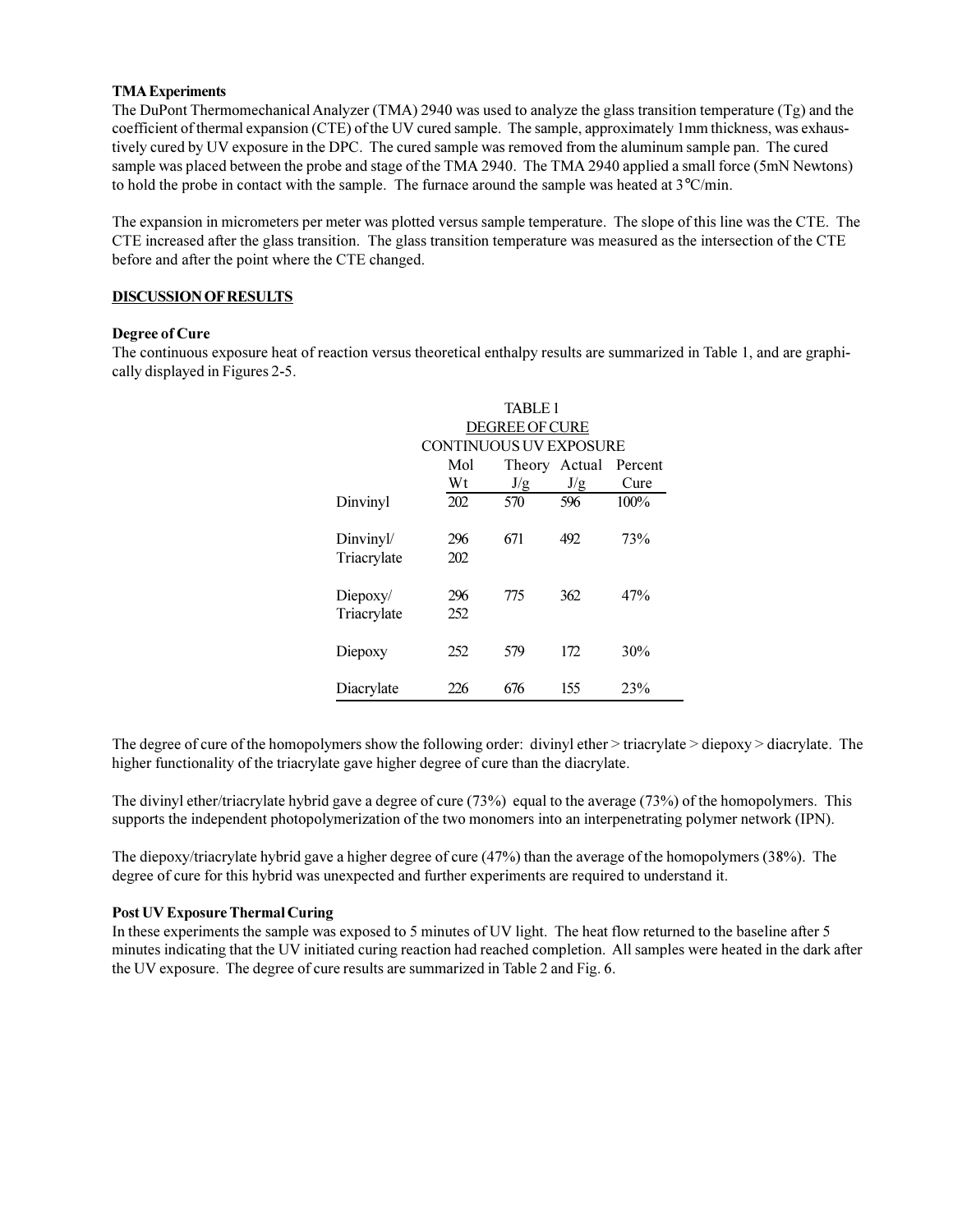#### TABLE 2 DEGREE OF CURING UV AND THERMAL CURING

|                         | UV<br>Cure | Thermal<br>Cure | Total<br>Cure | Visc<br>mPaS |
|-------------------------|------------|-----------------|---------------|--------------|
| Divinyl                 | 100%       | $0\%$           | 100%          | 3            |
| Diepoxy                 | 30%        | 44%             | 74%           | 400          |
| Diepoxy/<br>Triacrylate | 47%        | 27%             | 74%           | 250          |
| Triacrylate             | 48%        | $0\%$           | 48%           | 100          |
| Diacrylate              | 23%        | $0\%$           | 23%           | 8            |

The acrylate, divinyl ether homopolymer and divinyl ether/acrylate hybrid gave no thermal cure after UV exposure. Divinyl ether monomer gave complete cure with only UV exposure. All diepoxy photopolymers gave additional thermal cure when heated after UV exposure.

The effect of viscosity on the cure profiles was apparent from the data, and low viscosity contributes to the high degree of cure for the divinyl monomer. High viscosity may contribute to the low degree of cure for the diepoxy photopolymers. Further experiments are needed to support this hypothesis.

The thermal curing of the diepoxy homopolymer and diepoxy/triacrylate hybrid occurred below 160°C. The thermal curing of these hybrids was unlikely due to increased polymer chain mobility. Independent DSC experiments showed that the thermal cure occurred at temperatures significantly lower than the thermolysis temperature of the photoinitiators. This lead to the belief that most of the post UV exposure thermal curing of diepoxy photopolymers was due to increased polymer chain mobility. This was nature of evidence for the living polymer nature of the cationic epoxy photopolymerizations.

#### **Cure Speed**

The sequential flash photolysis degree of cure results are summarized in Table 3 and Figure 7.

|                         | <b>FIRST</b> | <b>SECOND</b> | <b>SUM</b> |
|-------------------------|--------------|---------------|------------|
| Divinyl                 | 100%         |               | 100%       |
| Divinyl/<br>Triacrylate | 63%          | 9%            | 72%        |
| Diacrylate              | 53%          | 25%           | 77%        |
| Triacrylate             | 38%          | $4\%$         | 42%        |
| Diepoxy/<br>Triacrylate | 27%          | 8%            | 35%        |
| Diepoxy                 | $6\%$        | 3%            | 9%         |

## TABLE 3 DEGREE OF CURE SEQUENTIAL FLASH PHOTOLYSIS EXPOSURE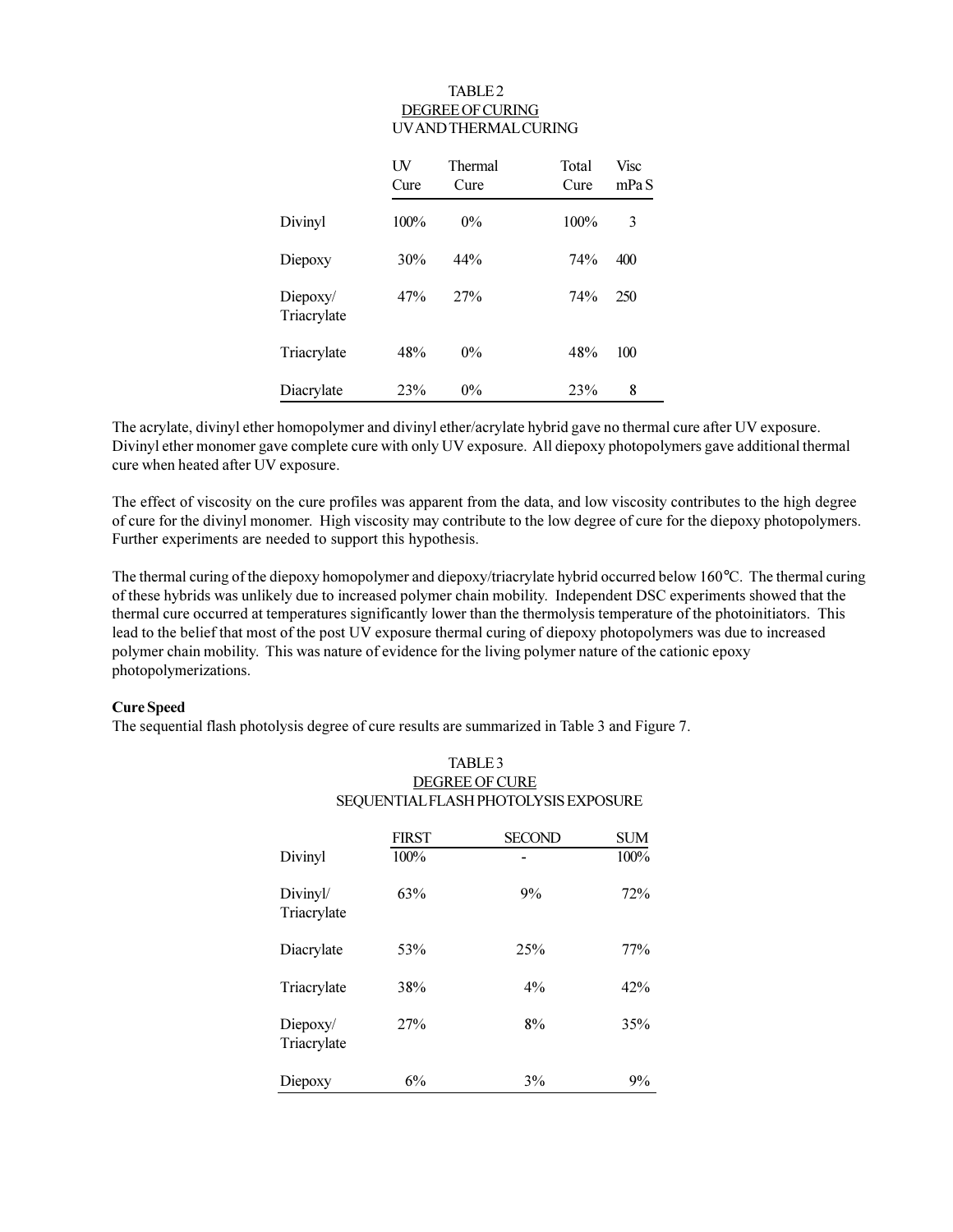The cure speed as determined by flash photolysis was a measure of the reactivity. The order of reactivity for the homopolymers was: divinyl ether >> diacrylate > triacrylate >> diepoxy. The higher diacrylate reactivity compared to the triacrylate was likely due the lower viscosity (Table 2). The lower viscosity of the divinyl ether may account for some of the high reactivity of the divinyl ether homopolymer and divinyl ether/acrylate hybrid.

The divinyl ether/triacrylate hybrid gave a degree of cure (63%) close to the average (69%) of the homopolymers. Also, the diepoxy/triacrylate hybrid gave a degree of cure (27%) close to the average (22%) of the homopolymers. In the case of flash photolysis, both hybrids polymerized as if the two monomers were acting independently.

The previous kinetic model for DPC photopolymeration (Ref. 5) was used for analysis of these DPC results. The autocatalytic kinetics model could not represent the photopolymerization mechanism for all these diverse photopolymers. The best way to analyze the kinetics of these photopolymers, as a measure of their relative cure speed, was by comparison of their conversion/time curves for both the continuous (Figure 5) and flash photolysis (Figure 7) exposures.

## **Thermomechanical Analysis**

The DuPont TMA 2940 was used to determine the mechanical properties of the photopolymers after exhaustive UV curing. The TMA results are summarized below in Table 4 and Figures 8-10.

|                         |               | TABLE4                              |                 |              |  |
|-------------------------|---------------|-------------------------------------|-----------------|--------------|--|
|                         |               | <b>THERMOMECHANICALANALYSIS</b>     |                 |              |  |
|                         |               | <b>GLASS TRANSITION TEMPERATURE</b> |                 |              |  |
|                         |               |                                     |                 |              |  |
|                         | Tg            | CTE @ 25                            |                 | <b>COLOR</b> |  |
|                         | $\mathcal{C}$ | $\text{(um/m}^{\circ}\text{C)}$     | UV              | <b>HEAT</b>  |  |
| Diacrylate              | 88            | 86.5                                | C <sub>lr</sub> | Yel          |  |
| Triacrylate             | 76            | 30.6                                | Yel             | Yel          |  |
| Divinyl/<br>Triacrylate | 56            | 172                                 | Orn             | Red          |  |
| Diepoxy/<br>Triacrylate | 45            | 63.4                                | Yel             | Orn          |  |
| Diepoxy                 | 45            | 109                                 | Yel             | <b>Bm</b>    |  |
| Divinyl                 | 30            | 291                                 | Orn             | Red          |  |

## Triacrylate and diacrylate homopolymers showed distinct and high glass transition temperatures and TMA curve profiles, evidence of complete cure.

Diepoxy and divinyl ether, both as homopolymers or hybrids, showed changes between the first and second TMA scans. Characteristic color changes were observed for these photopolymers after their high temperature exposure from the TMA analysis.

The CTE values at 25°C are reported in Table 4. These results were not amenable to interpretation without further experiments.

## **SUMMARYAND CONCLUSIONS**

The utility of DPC as a diagnostic tool for the analysis and characterization of photopolymers has been further established.

The various types of free radical acrylate, cationic epoxy and vinyl ether and hybrid photopolymers were differentiated by their characteristic DPC results. Acrylate homopolymers were characterized by lack of post UV exposure thermal cure and by their distinct and highest glass transition temperatures. The diepoxy homopolymer and hybrid photopolymer were characterized by their thermal post UV exposure curing behavior. The divinyl ether homopolymer and hybrid photopolymer were characterized by fast photocure speeds and by the color change of the UV cured sample to red after heating to high temperature.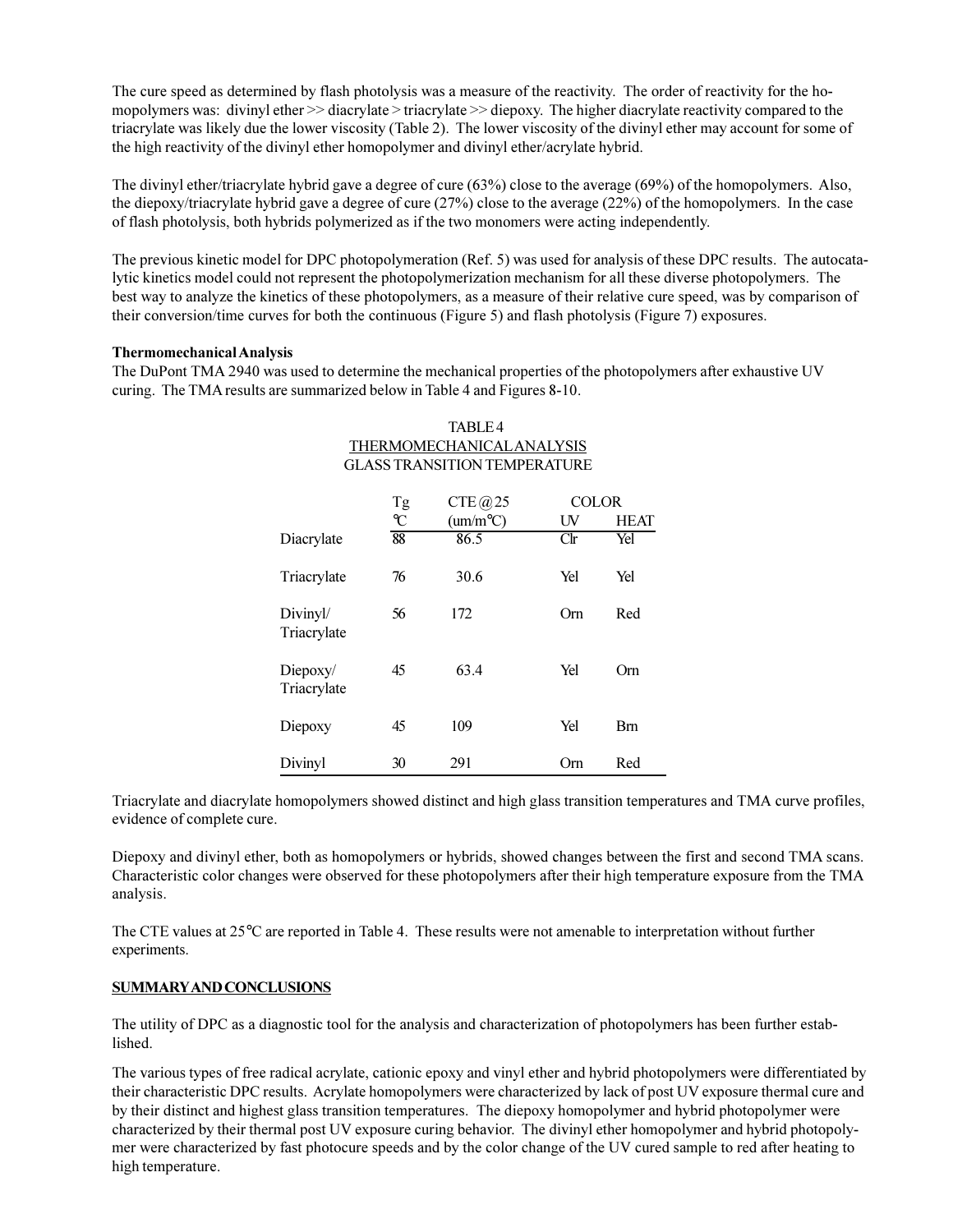The cure speed of the diepoxy/triacrylate hybrid was faster than expected. Further experiments are needed to understand this observation.

An understanding of the DPC results provides key information for the development of new products, quality control of the manufacturing process, competitive analysis of materials and insight into the mechanism of photopolymerization.

## **REFERENCES**

- 1. Polymer Handbook, Editors Brandrup and Immergut, Second Edition, (1975).
- 2. For n-Butyl acrylate: R. M. Joshi, J. Polymer Sci., 56, 313 (1963) and K. G. McCurdy, K. J. Laidler, Can. J. Chem. 42, 818 (1964).
- 3. For Vinyl n-butyl ether: M.F. Shostakovskii, I.F. Bogdanov, J. Appl. Chem. Russ. 15, 249 (1942).
- 4. For Propylene oxide: F.s. Dainton, K.J. Ivin, D.A.G. Walmsley, Trnas. Faraday Soc., 56, 1784 (1960) and P. Grah, A. Williams, Trans. Faraday Soc. 55, 760 (1959).
- 5. S. R. Sauerbrunn, Differential Photocalorimetry: A New Instrument for the Characterization of Photosensitive Materials. RadTech '88-North America Conference Proceedings, New Orleans, April 24-28, pp. 219-224 (1988).

## **KEYWORDS**

DIFFERENTIAL SCANNING CALORIMETRY DIFFERENTIAL PHOTOCALORIMETRY THERMOMECHANICAL ANALYSIS PHOTOINITIATION DEGREE OF CURE PHOTOPOLYMER FREE RADICAL **VINYLETHER** CATIONIC ACRYLATE EPOXY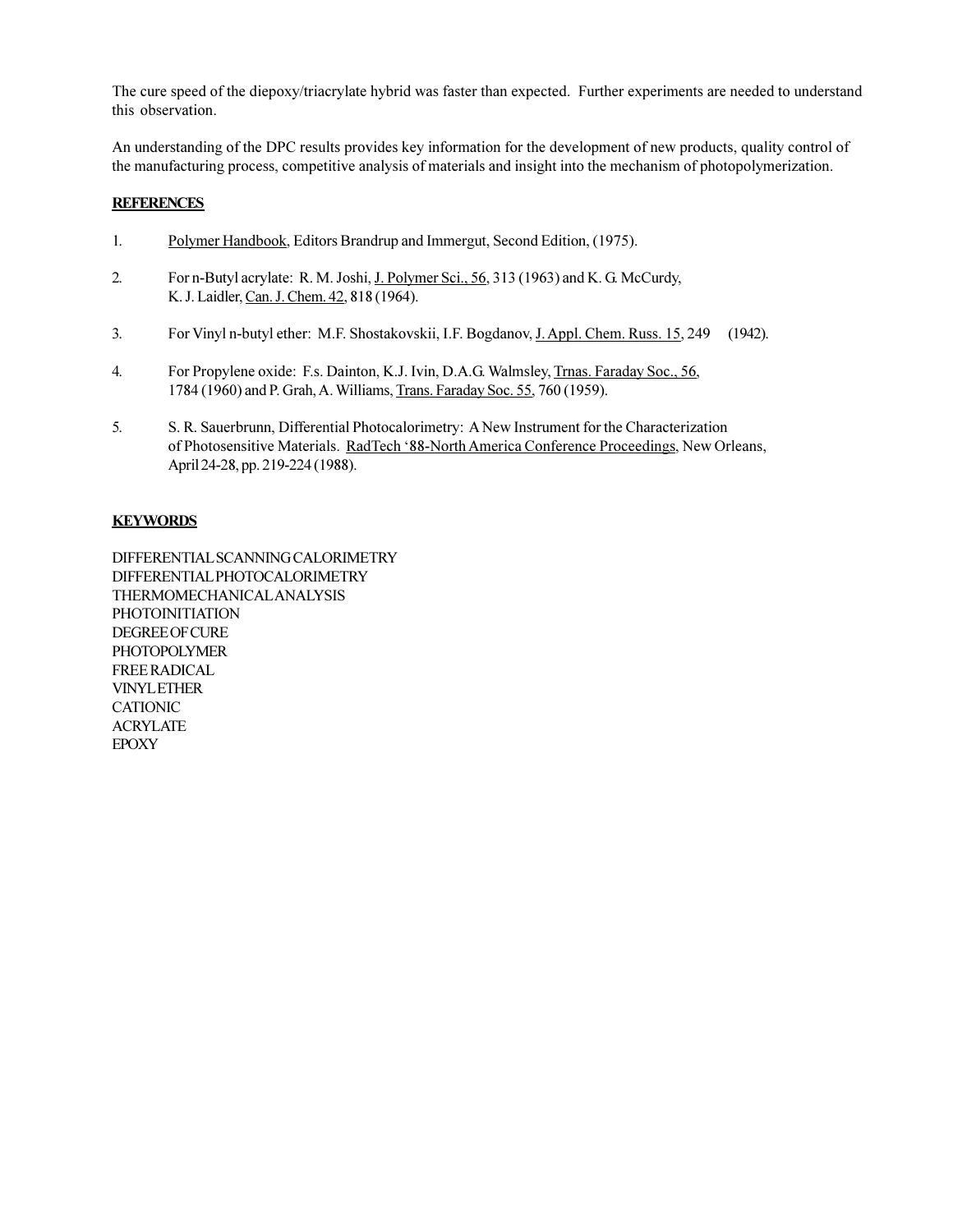

Figure 1: Schematic diagram of the DuPont DPC 930.

# **TRIACRYLATE AND DIACRYLATE CURING**



Figure 2: Comparison of the curing of triacrylate and diacrylate during continuous UV exposure.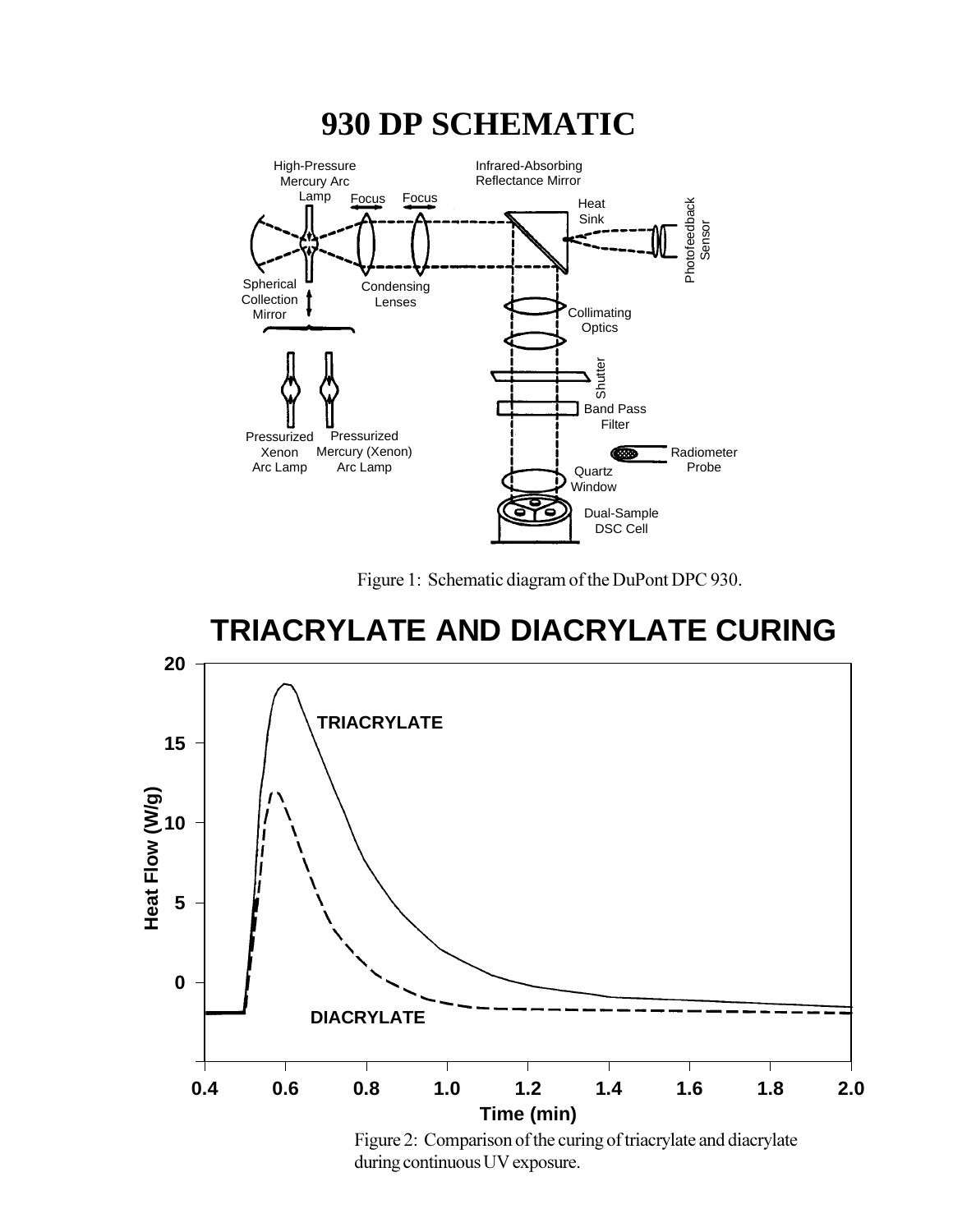

Figure 3: Comparison of the curing of divinyl, triacrylate and the hybrid during continuous UV exposure.



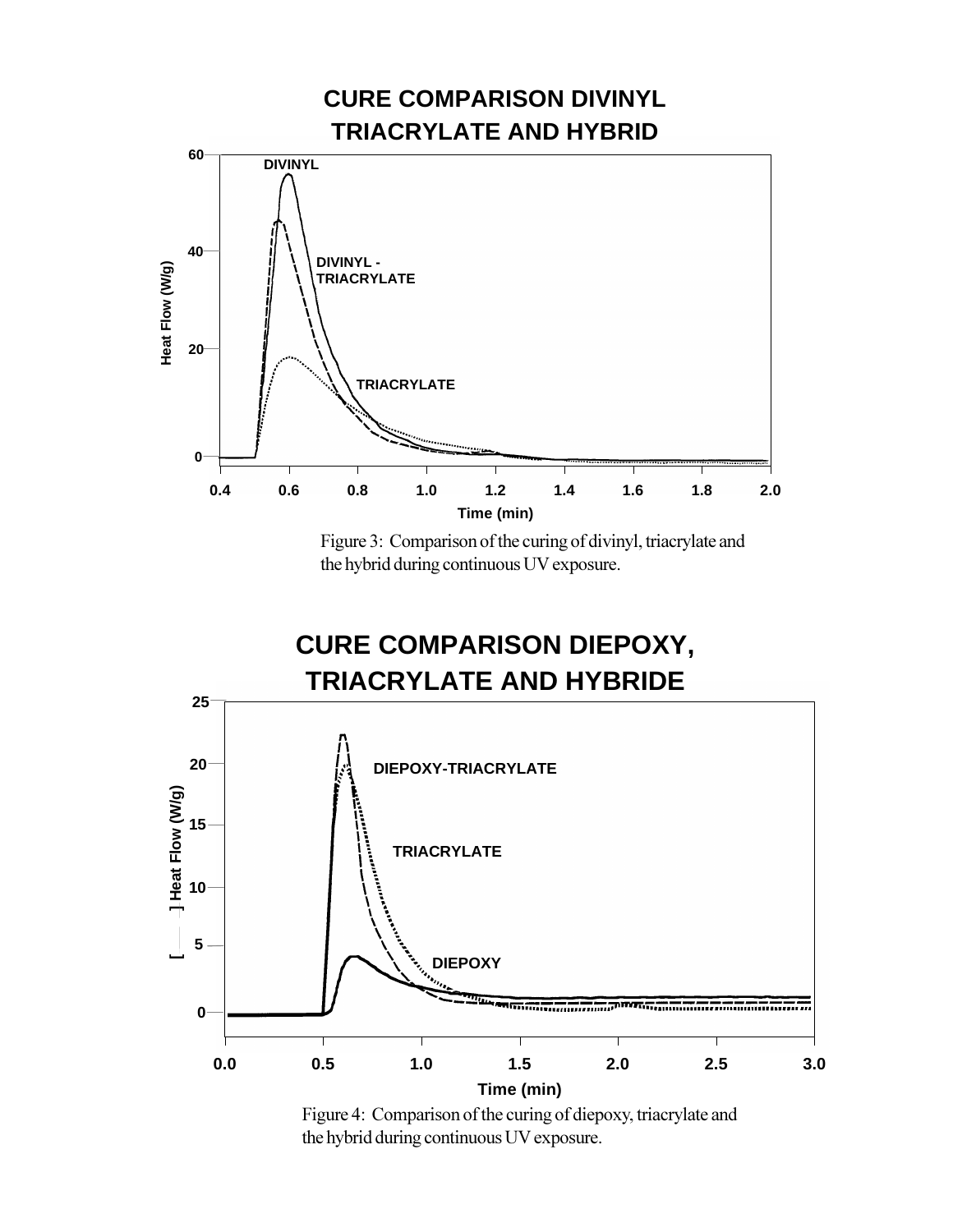

Figure 5: Percent cure versus time for continuous UV exposure. Percent cure has been corrected for the theoretical enthalpy for complete reaction.

## **POST UV EXPOSURE DIEPOXY & DIEPOXY TRIACRYLATE HYB**



Figure 6: Post UV exposure thermal cure of the diepoxy and diepoxy-triacrylate hybrid.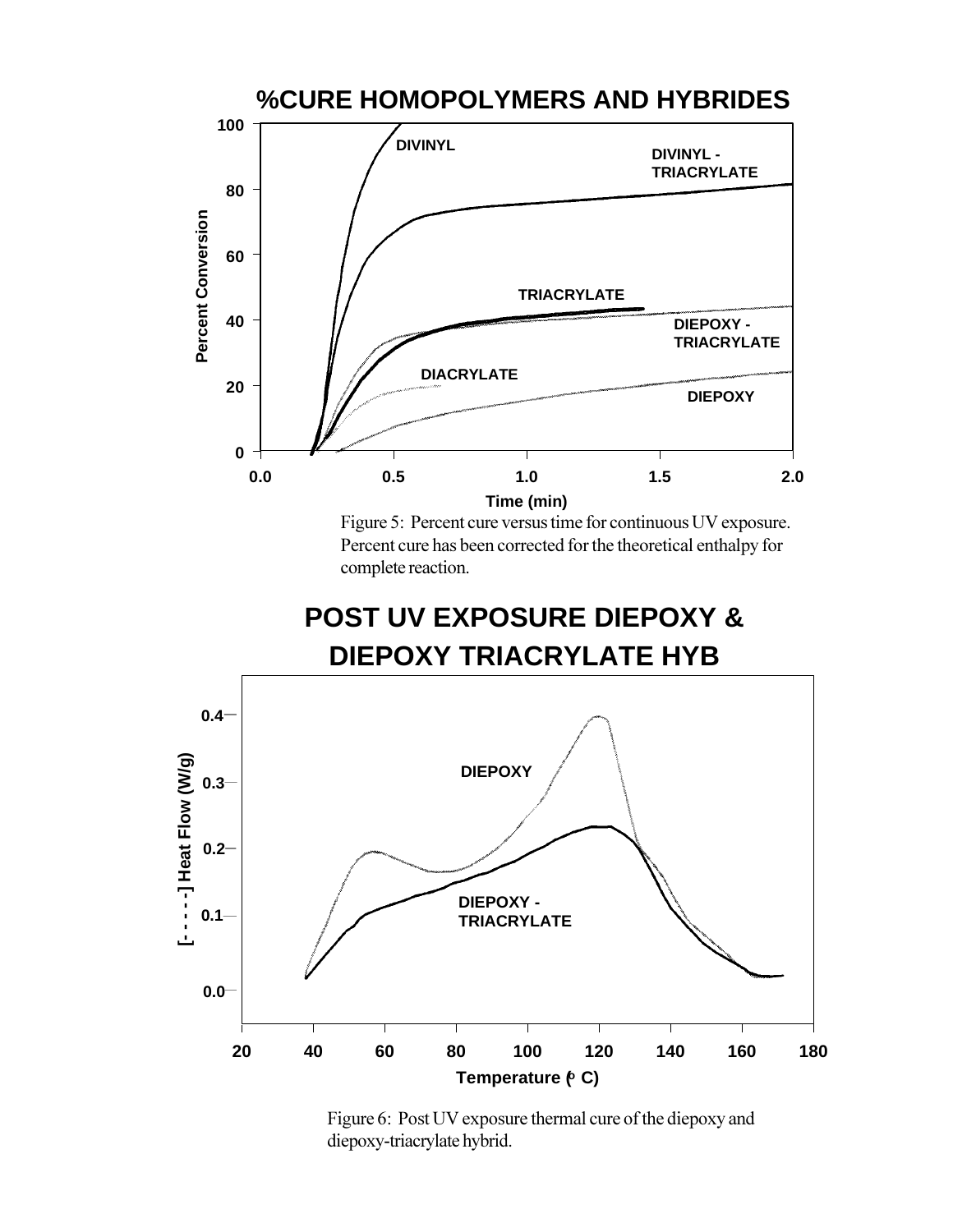

Figure 7: Percent cure versus time after 0.7 second UV exposure. Percent cure has been corrected for the theoretical enthalpy for complete reaction.





Figure 8: Dimensional expansion of exhaustively UV cured diacrylate and triacrylate versus temperature.